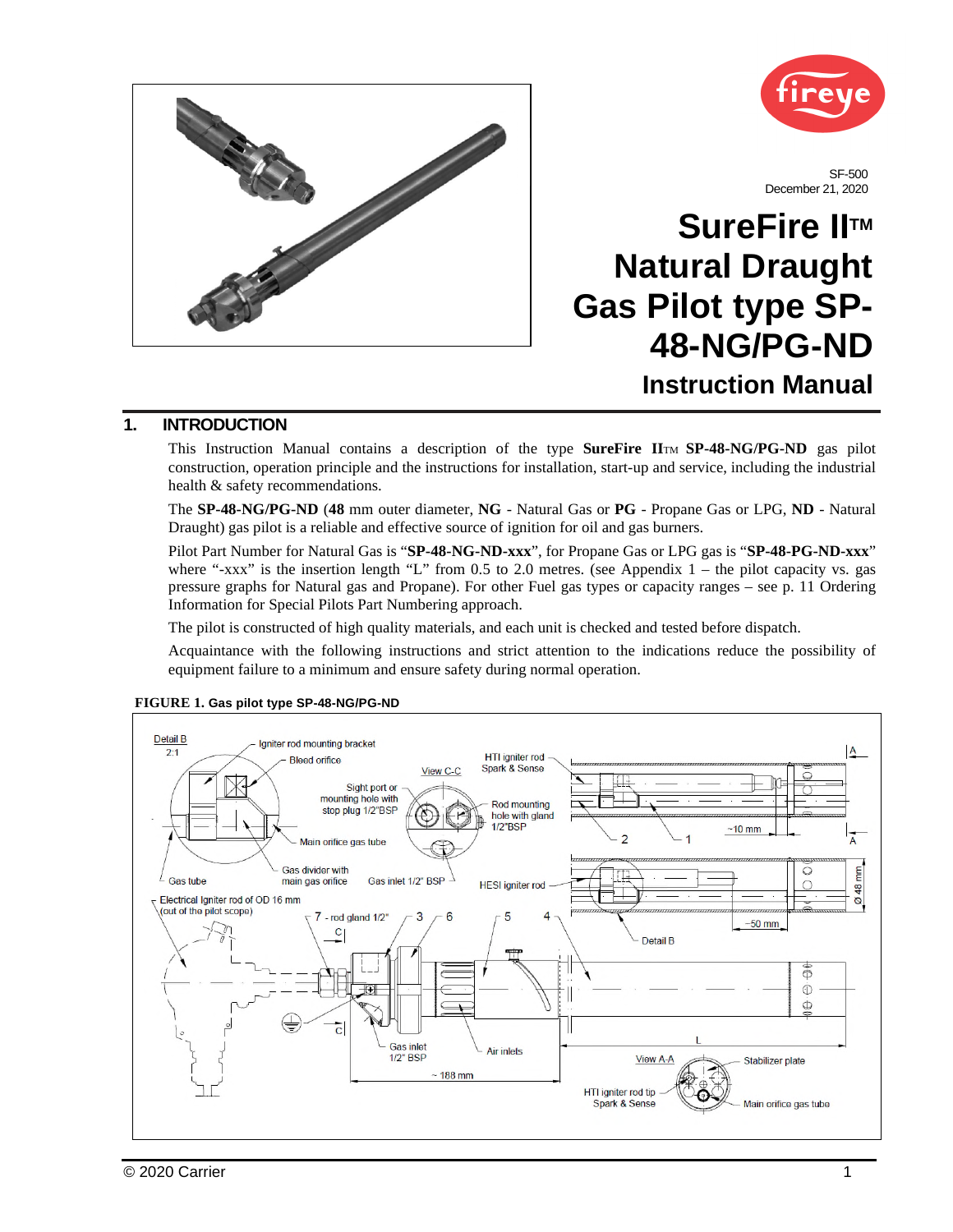

#### **2. OPERATION PRINCIPLE AND TECHNICAL SPECIFICATION**

Unit construction provides a stable flame, with ignition repeatability. No moving parts ensures long, trouble-free operation with low maintenance costs.

**SureFire IITM Pilot SP-48-NG/PG-ND** can operate as an intermittent (light-off), or as a continuous gas pilot.

Main parts of **SP-48-ND** pilot are: air tube (pos. 4 on Fig. 1) with combustion-cooling air inlets covered by sliding adjusting sleeve (pos. 5) secured by locking thumb screw and gas part assembly including gas head (pos. 3) with gas inlet  $(1/2$ " BSP), ignition rod hole  $(1/2$ "BSP) with rod holding gland (pos. 7) and sight port hole  $(1/2$ " BSP) with stop plug mounted. It includes also the fixed gas tube (pos. 2) with the orifice-stabilizer assembly (pos. 1) consisting of a gas divider with main and bleed orifices, gas tube and stabilizer. Gas part assembly is mounted in the air tube by means of the thread joint with mounting ring (pos. 6).

Note that gas supply line should be equipped with an effective strainer unit to prevent the orifices from clogging.

In many applications **SP-48** pilots are mounted on the main burner in the mounting tube (see p. 3).

The source of ignition is an electrical high energy spark igniter (HESI) or high tension arc igniter (HTI) for safe or hazardous area (depends on the application) equipped with the ignition rods of outer diameter up to 16 mm and coaxial electrode arrangement – see Fig. 3.

The ignition rod is mounted in the gas head and passes through the air tube to the mounting bracket of stabilizer assembly. The rod tip end should be placed as on drawing Fig. 1 (depending on the kind of ignition device), to provide a successful ignition of air-gas mixture.

Gas pilot **SP-48-NG/PG-ND** can be supplied together with electrical ignition device selected depending on the application. Ignition device is not in gas igniter scope, it is specified separately and should be separately ordered.

**SP-48-NG/PG-ND** gas pilot principle of use: gas is supplied through the inlet 1/2" BSP to the gas head and to the gas tube and further to the orifice-stabilizer assembly. A small amount of gas leaves through the bleed orifice mounted in the gas divider, into the zone before the stabilizer plate, where it mixes with air to form a combustible mixture. It is ignited in that zone by a spark or an electric arc generated at the tip of the electrical igniter rod. This pilot flame stabilizes at stabilizer plate with holes. Further it ignites the main stream of gas which exits the main nozzle at outlets of gas and air tubes. The main flame then stabilizes in the primary combustion zone at the outlet of the air tube. The stabilizer plate and holes in air tube provide an adequate shape and stability of the flame.

The orifice-stabilizer assembly is optimized for Natural gas or Propane gas/LPG. In case of other Fuel gas type or other capacity needed, contact Fireye as this may need the pilot construction changes - see p. 11 for Special Pilots. Thanks to this principle of design, the pilot combustion zone is protected, the main combustion zone is outside the igniter, hence the air tube does not overheat there is no need for retraction of the ignition rod.

Pilot has to be mounted on main burner such that no part of pilot shall be in the main burner flame and cannot project beyond the heater lining or a burner throat. The distance of the tip of pilot air tube from the main burner flame should not be smaller than 150 mm – see Appendix 2.

The flame length is 0.4 – 0.6 m depending on the kind of gas, gas pressure versus the pressure in combustion chamber and environmental conditions outside boiler/heater.

In addition, using Fireye high tension igniter type **HTSS** in the **Spark & Sense** version, the center electrode of igniter rod is also an ionization rod extended into the primary combustion zone and specially designed to work with **SureFire IITM Pilots**.

The HT igniter initially creates the electric arc to ignite the gas, and then the circuit switches the operating mode for ionization detection, confirming the presence of the igniter flame.

#### **FIGURE 2. Pilot mounting tubes: for welding and flanged**

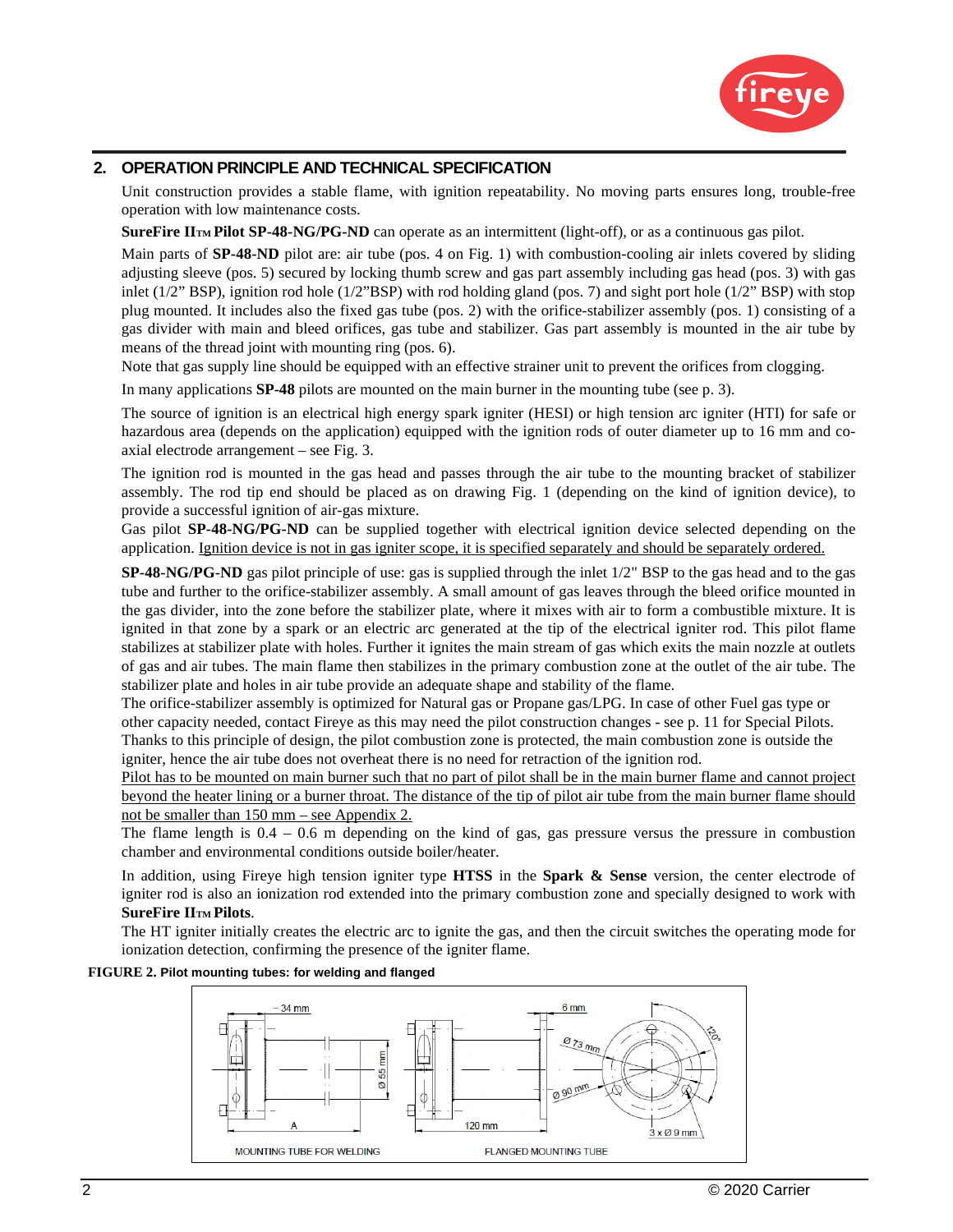

## **3. MOUNTING TUBES**

For fixing the pilot burner to a burner plate there are two types of mounting tube (material: carbon steel), offered as an optional accessory and to be ordered separately (see Fig. 2):

- a flange mounting tube allowing the fixing of a gas pilot without the use of welding, to be fixed with bolts to the burner plate. After inserting the pilot into the mounting tube its position is determined and secured with a clamping ring located at the end of the tube assembly. This ring also provides the necessary sealing for the connection.
- a mounting tube for welding, has a free tube section left to be welded to the burner plate. Pilot fixing inside the mounting tube as in p. 7.1. There are two lengths A available: 150 and 600 mm.

#### **4. IGNITION SOURCES FOR GAS IGNITER LIGHT-OFF (SETTING METHOD)**

Sources of ignition in the gas pilot **SP-48-ND** are electrical high energy spark igniters (HESI) or high tension igniters (HTI) equipped with the ignition rods of outer diameter up to 16 mm and coaxial electrode arrangement (see Fig. 3):

- for the high energy spark igniter (HESI): this type of device creates single sparks of a high energy of 12J. With frequency of 4 to 5 sparks per second it ensures reliable ignition of a gas/air mixture under dirty and moist conditions. The secondary circuit voltage is nominally 2 000 VDC at primary supply 230 or 110 VAC,
- for the high tension igniter (HTI): this type of device creates an electrical arc of low energy which allows for ignition of a gas/air mixture in clean environment and repeatable conditions. The secondary circuit voltage is 8 000 VAC at primary supply 230VAC or 110 VAC.

#### **FIGURE 3. Gas pilot type SP-48-NG/PG-ND with examples of electrical ignition devices**

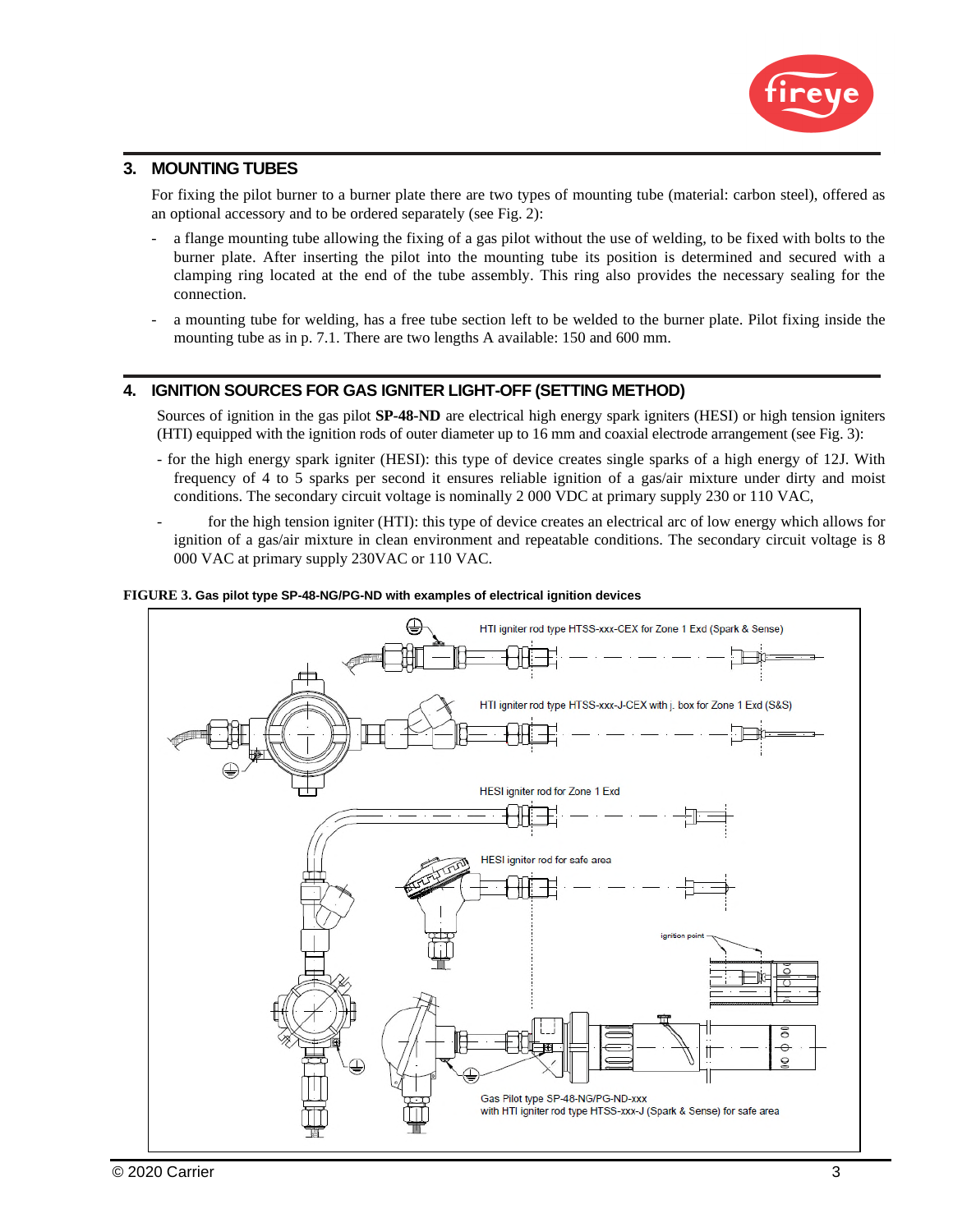

High Energy Spark Igniter rod should be fitted such that the tip end should be placed at a distance of ~50 mm back from the stabilizer plate. High Tension Igniter should be placed closer to the stabilizer plate, at a distance of  $~10$  mm.

**It should be noted that the rod tip positioning against the stabilizer plate in the pilot gas part assembly (pos. 1 on Fig. 1) should be done outside the air tube only (do not install the rod in the gas head already mounted in the air tube). Only after proper rod positioning, should the rod be fixed by tightening the rod holding gland and the whole gas assembly with igniter rod inserted into the air tube pos. 4.** 

The rods of both types of devices are held in the gas head by means of a fixing gland 1/2"BSP.

The ignition device is not in gas pilot scope of supply. It is normally specified and ordered separately.

## **5. TECHNICAL DATA**

Fuel: two standard versions for Natural Gas (NG) and for Propane Gas or LPG (PG) - see gas characteristics in Appendix 1. In case of other fuel gas needed see p. 11 Ordering Information Special Pilots and Appendix 3.

| Outer diameter of the air tube                                                                         |             | $48.0$ mm                                                                           |  |  |  |
|--------------------------------------------------------------------------------------------------------|-------------|-------------------------------------------------------------------------------------|--|--|--|
| Outer diameter of the mounting tube.                                                                   |             | 55.0 mm                                                                             |  |  |  |
| Outer diameter of the ignition rod                                                                     |             | $\leq 16.0$ mm                                                                      |  |  |  |
| Capacity range:                                                                                        | Natural Gas | $20 \div 46$ kW at $20 \div 80$ kPa - see capacity vs. pressure graph in Appendix 1 |  |  |  |
| Propane Gas                                                                                            |             | $35 \div 74$ kW at $20 \div 80$ kPa - see capacity vs. pressure graph in Appendix   |  |  |  |
|                                                                                                        |             | 1 - in case of other capacity range needed - see p. 11 for Special Pilots           |  |  |  |
| Air flow and pressure                                                                                  |             | natural draught                                                                     |  |  |  |
| Gas connection                                                                                         |             | $1/2$ " BSP (inner thread)                                                          |  |  |  |
| Operating temperature                                                                                  |             | max. continuous 300°C, stabilizer, end of gas and air tube 500°C                    |  |  |  |
| Igniter rod reference length range "L" $0.5 \div 2.0$ m - longer upon request                          |             |                                                                                     |  |  |  |
| Pilot weight: P/N SP-48-NG/PG-ND- 0.5 (length L=0.5 m): 3.00 kg, pilot weight adder: approx. 2,60 kg/m |             |                                                                                     |  |  |  |
| Material used for construction                                                                         |             | all parts: 304/316 SS and heat-resistant steel 310/330 SS                           |  |  |  |
| Notes: 1. If the above parameters are different than those required please contact Fireye              |             |                                                                                     |  |  |  |

- **2. For Imperial Units please refer to the Appendix 4 Unit Conversion Table**
- **3. Device complies with the requirements of the European Directive 2011/65/EU (RoHS 2)**

## **6. OPERATIONAL SAFETY**

When operating and handling the pilot burner please follow the rules below:

- 6.1 Use pilot only for its intended purpose.
- 6.2 At the time of installation, operation and maintenance follow the procedures described in the instructions and documentation of the pilot, ignition device and the main burner.
- 6.3 **Check environmental conditions and ensure that the specified operating temperatures of pilot and igniter components will not be exceeded** (**see p. 5 and igniter Manual).**
- 6.4 Follow the warnings contained in the documentation.
- 6.5 Do not make any modifications or changes to the pilot construction.
- 6.6 Before starting, make sure that all parts of the pilot and electric ignition device are in good condition.
- 6.7 Circuits of power packs as well as igniter enclosures and junction boxes must be properly grounded.
- 6.8 Before igniting, check the tightness of gas tube connections.
- 6.9 During the observation of the pilot flame wear special goggles to protect the eyes from UV flame radiation.
- 6.10 Do not remove the protective ground when the ignition device is energized.
- 6.11 Before working on the ignition device, make sure that power is disconnected.
- 6.12 Before maintenance or repair works check if the gas shut-off valve is closed.
- 6.13 During installation, start-up or maintenance works on the pilot or burner/heater always wear protective clothing and use protective gloves.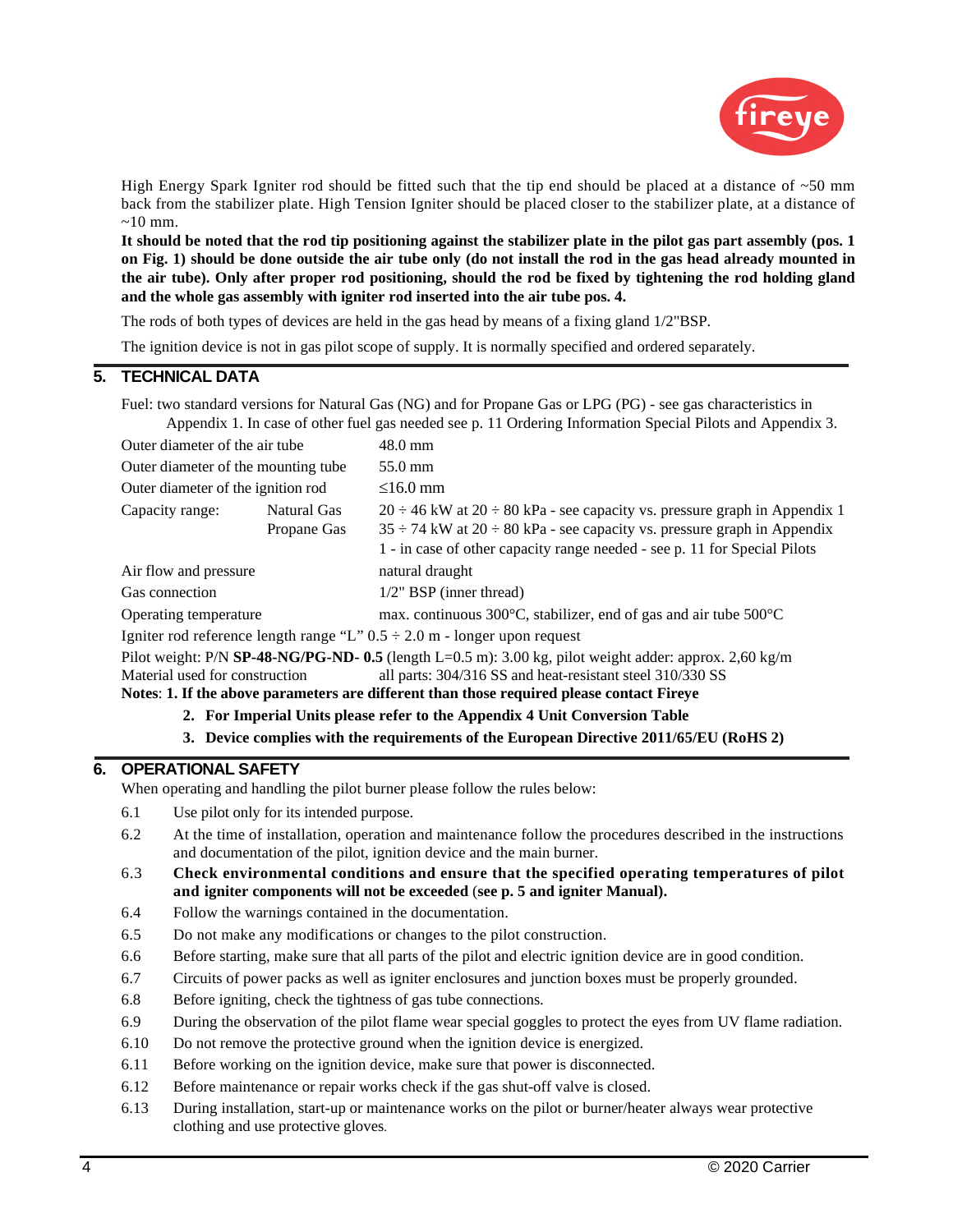

**WARNING**: ALL ACTIONS RELATED TO THE INSTALLATION, SERVICE AND OPERATION OF GAS PILOT MAY ONLY BE CARRIED OUT BY A TRAINED AND QUALIFIED PERSONNEL.

**WARNING: STRICTLY OBSERVE THE TEMPERATURE LIMITS FOR PILOT AND IGNITER ROD MOUNTED INSIDE. IN THE CASE OF EXPECTED WORK AT THE LIMIT OF PERMISSIBLE OPERATING TEMPERATURES, APPROPRIATE MEASURES SHOULD BE TAKEN (E.G. CHANGE OF THE MOUNTING POSITION). WHEN BOILER OR HEATER INSTALLATION IS IN OPERATION ALWAYS KEEP THE AIR ADJUSTMENT SLEEVE OPEN TO ENSURE THE PROPER AIRFLOW.** 

#### **7. INSTALLATION**

During the installation, all components must be protected from impact or bending.

## **WARNING: DURING PILOT INSTALLATION THE RECOMMENDATIONS IN THE APPENDIX 2 SHOULD BE STRICTLY OBSERVED.**

**SP-48-ND** pilot's air tube can be welded directly to the burner plate, or placed in the mounting tube (see Fig. 2).

It should be noted that the insertion depth should be fitted in a manner that will allow full air adjustment by adjustment sleeve (insertion depth cannot exceed the "L" value – see Fig. 1).

Pilot air tube is made of stainless steel, mounting tube is made of carbon steel which must be noted for welding.

*Note: Particulates entrained in the gas could block the pilot's gas orifices so gas supply line should be equipped with an effective strainer unit.* 

**REMARK:** IN CASE OF ANY DOUBTS REGARDING INSTALLATION OF THE PILOT CONSULT WITH THE MANUFACTURER.

#### **7.1 MOUNTING TUBE**

The mounting tube, if used, should be attached to the burner plate using bolts or welding (see Fig. 2). If it is not possible to use one of mounting tubes proposed above, a different type can be used, bearing in mind that its inner diameter should be properly matched to the outer diameter of the pilot air tube to be able to fit and fix the pilot in a tube with proper clearance.

In case of an application including a mounting tube proceed in the following way:

- a) Based on assembly drawings mark and cut a hole in the burner plate with a diameter slightly larger than the diameter of the mounting tube.
- b) The mounting tube for welding: slide the mounting tube in the hole and set it in the correct position (insertion depth and proper angle relative to the main burner nozzle position).
- c) The mounting tube for welding: weld using the electrode appropriate for the material.
- d) If the flanged mounting tube is used, bolt it to the burner plate after drilling the correct sized holes.
- e) For both types of mounting tube the clamp assembly with screws and gasket provides a fast and reliable mounting and dismounting of the pilot.

#### **7.2 GAS ASSEMBLY AND AIR TUBE**

a) The position of the electrical igniter rod tip in relation with the stabilizer assembly of pilot should be checked following information in p. 4. The correct position for different types of electrical igniter rods should be taken into consideration (see Fig. 1).

It should be remembered that the rod tip positioning against the stabilizer plate in the pilot gas part assembly (pos. 1, Fig.1) should be done outside the air tube only.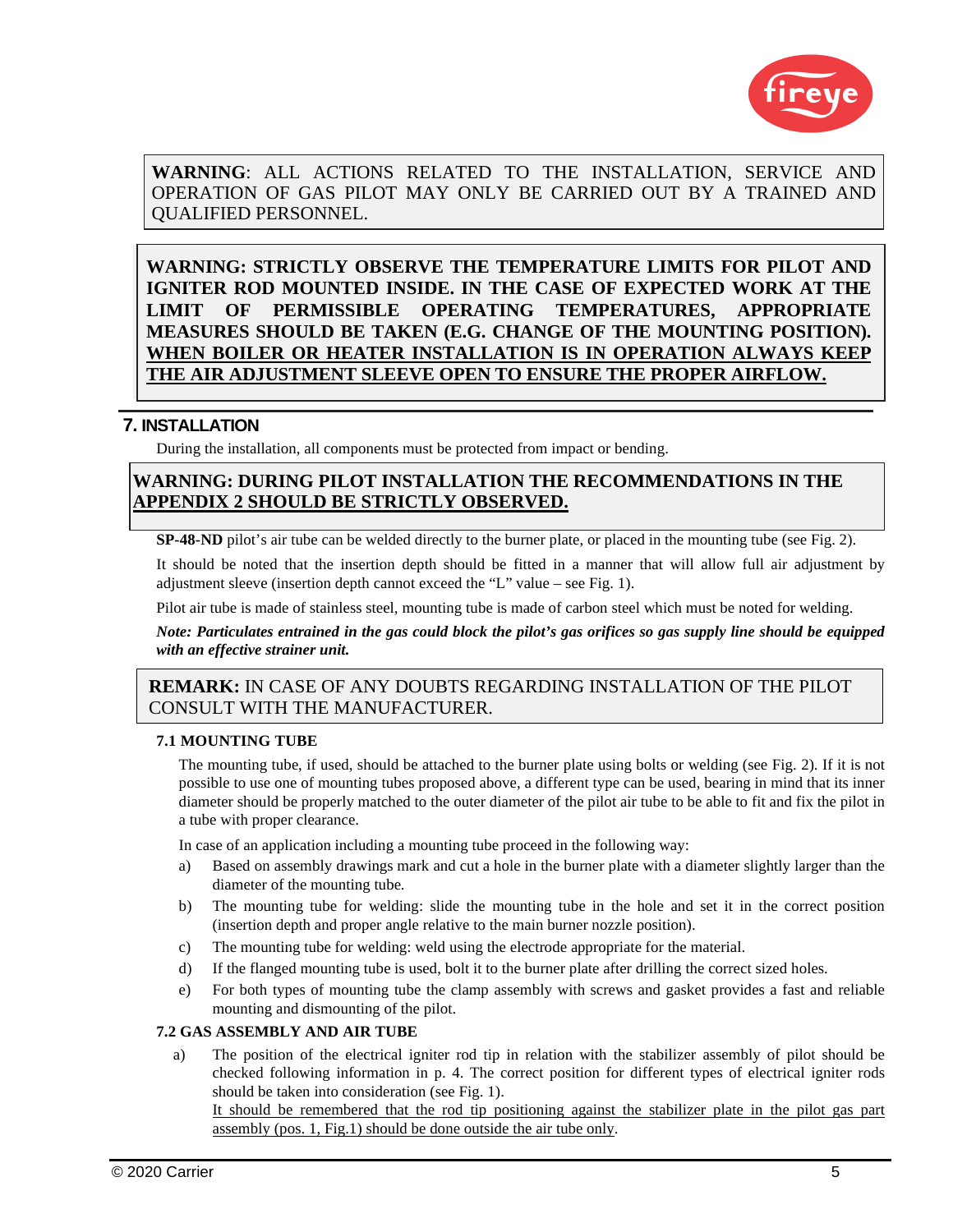

Only after proper rod positioning should the rod be fixed by tightening the gland and the whole gas assembly with rod inserted into the air tube.

**b) Mounting of electrical igniter rod in a pilot: unscrew the rod tip, disassemble the gland, put all gland parts on rod, insert the rod in gas head, screw back the rod tip and then set the appropriate tip position relative to an orifice-stabilizer assy. Now the gland can be screwed onto gas head tightly**. In case of problems in sliding the rod through rings of fixing gland grind slightly the gland ring inner surface or use high temperature resistant grease.

After setting the correct rod position, fasten the rod fixing gland in the gas head. Then the complete gas part assembly can be slid into the air tube.

Do not remove the rod from fixing gland if it is not necessary as the gland rings once clamped on rod do not allow easy rod movement.

- c) Gas part assembly and air tube should be fastened by the mounting ring thread joint. Ensure that the ring gasket is correctly fitted in the gas head seat (see Fig. 4).
- d) The complete pilot (air tube) can be inserted into the mounting tube. In order to make the air tube slide-in easier apply a small amount of high temperature resistant grease.
- e) The insertion depth of **SP-48-ND** pilot is determined by the design of the main burner. If an existing pilot has to be replaced, the insertion length and pilot tip position should be the same. In case of any doubts, the position of the pilot should be checked with the pilot and burner manufacturer.
- f) After determining the position of the complete pilot relative to the mounting tube, the mounting tube clamping screws should be tightened to prevent the device from moving.

**FIGURE 4. Gas head with ring gasket and orifice-stabilizer assembly with bleed and main gas orifices** 



#### **7.3 GAS SUPPLY INSTALLATION**

- a) The pilot must be set in the mounting tube such that the gas connection is in the desired position.
- b) Connect the gas hose to the appropriate pilot input. The hose must not be tangled or twisted. If necessary, additional connectors may be used.
- c) To ensure a long, trouble-free operation of the pilot it should be kept clean. Check the gas pipe condition and if the orifices are not blocked. Remove all buildups. The gas hose should be dry and not cracked.
- d) During maintenance or service works, close the disconnected end of the hose with a plug or a tape.
- e) Use the automatic shutoff valves of the appropriate size and the respective closing rate and pilot gas pressure measurement with safety interlocks (compliant with the requirements of relevant standards concerning the shut-off safety fuel valves and burner safety) to be sure that the gas delivered to the pilot is of an adequate pressure and can be quickly and effectively shut off.
- f) Use a manual shut-off valve on gas line for each pilot in case of maintenance or replacement and for adjustment of pressure and flow on each pilot separately.

## **REMARK**: AT THE DESIGN STAGE DETERMINE LENGTH OF CABLES AND FLEXIBLE AIR AND GAS CONNECTIONS TO ACCOMMODATE ANY EXPECTED HEATER OR BOILER CONSTRUCTION MOVEMENT

#### **7.4 CABLING**

Wiring and electrical connections design and layout should be in accordance with the requirements for burner installation devices specified in their instructions and the relevant regulations.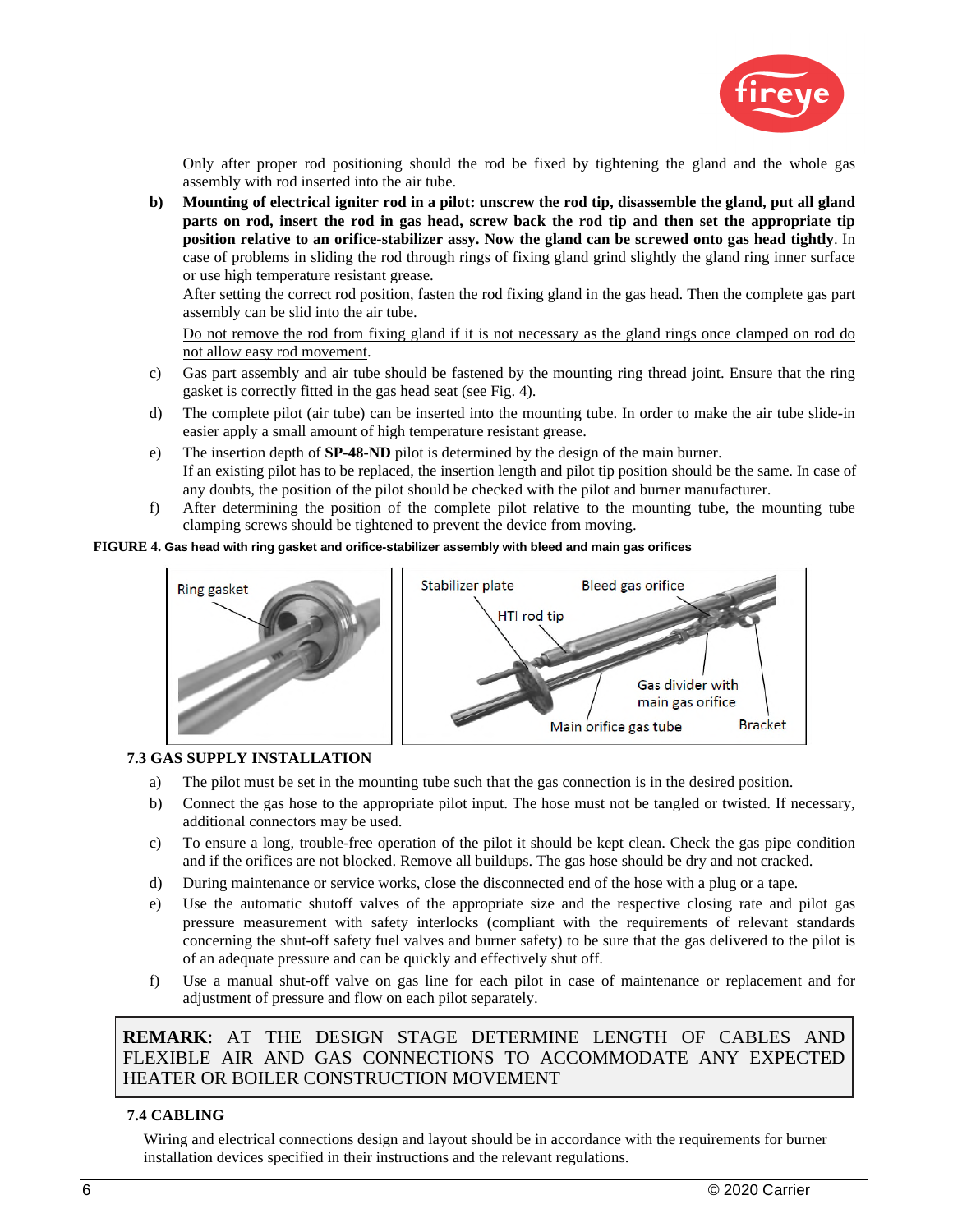

#### **8. PILOT START-UP, OPERATIONAL TESTS**

**Before proceeding with the start-up and operational tests of SP-48-NG/PG-ND pilot check the following:** 

- 8.1 Gas installation is properly mounted, tight and functionally checked, including: valves, flaps, strainers, fittings and joints (flanged and screwed) as well as control and interlock devices.
- 8.2 Gas connection to the pilot is made in accordance with the above instructions and the assy drawing.
- 8.3 Electrical components and circuits are properly connected, grounded and tested.
- 8.4 Power supply to the electrical circuit of the ignition device and spark or arc release should be allowed only after assembly of the device, and when installed in the operating position on the burner or outside the burner only to validate the operation strictly according to the device instructions e.g. on test stand.

#### **Then perform next steps:**

- 8.5 Select one pilot as a representative for tests.
- 8.6 Prepare the burner control system to enable manual trials in a safe way.
- 8.7 Install for the trial period appropriate gauge and manual valve on the pilot gas supply line. This will allow for fine adjustment of the gas pressure.
- 8.8 After verification of ignition device mounting and wiring, the electric igniter can be powered up. Check for the spark or arc presence.
- 8.9 At presence of a spark or an electric arc from ignition device, slowly open the pilot manual shut-off gas valve with the air inlets obscured by adjusting sleeve completely (pos. 5 on Fig.1). At certain degree of opening the pilot flame should establish.
- 8.10 Adjust the gas pressure slowly up to the working pressure. Pilot flame may be yellow and bushy due to too little combustion air.
- 8.11 Loosen the locking thumb screw and adjust the air sleeve until the flame stabilizes at the air tube end and reaches blue-yellow color. Each time secure the sleeve position by tightening the screw. The air tube should not glow (it starts to glow at  $400-500^{\circ}$ C) - if this happens adjust the air and gas or eventually the main burner air pressure (in the windbox) to stabilize the flame in the desired position and to stop the glow effect. Flame should be as stable as possible.

#### *Remarks:*

- a) Pilot flame should be blue near the igniter tip and yellow at its end. With some kind of gases the flame color may stay yellow.
- b) In some applications e.g. on up-fired burners, when the draught of the furnace is significant, it may be necessary to limit the amount of air by obscuring air inlets accordingly in order to keep stable pilot flame, bearing in mind, that air adjustment possibility of natural draught pilot is limited.
- c) A gas pilot, after correct adjustments, should ignite reliably and burn with a stable flame at each selected gas pressure point throughout its operational pressure range. However, it should be noted that, the pilot is not intended to be used as a burner - its turn-down ratio is typically 1:1.
- 8.12 In case of insufficient pilot capacity, the amount of gas and air can be further adjusted bearing in mind the above principles.
- 8.13 In multiple burner and pilot applications on one heater/boiler with a similar gas supply installation and similar layout on the main burner, set the other pilot's gas manual valve and the air adjusting sleeve to the same position.
- 8.14 Then carry out light-off tests. In case of differences in the quality of combustion adjust manual valve and air sleeve so that the flame is similar to that on the test pilot. In some cases the main burner air should be adjusted.
- 8.15 Repeat the light-off tests several times on each pilot to confirm the repeatability of ignition. Flame should be stable, in correct position and of desired shape.
- 8.16 For outdoor installation, pay attention to the influence of wind strength and direction on the quality of the pilot flame. In the event of its significant impact appropriate measures should be taken, e.g. in the form of fences around the burners or heater limiting this influence.

If the **SP-48-NG/PG-ND** gas pilot has been properly started and the settings were optimized, with correct maintenance, the igniter will operate trouble free.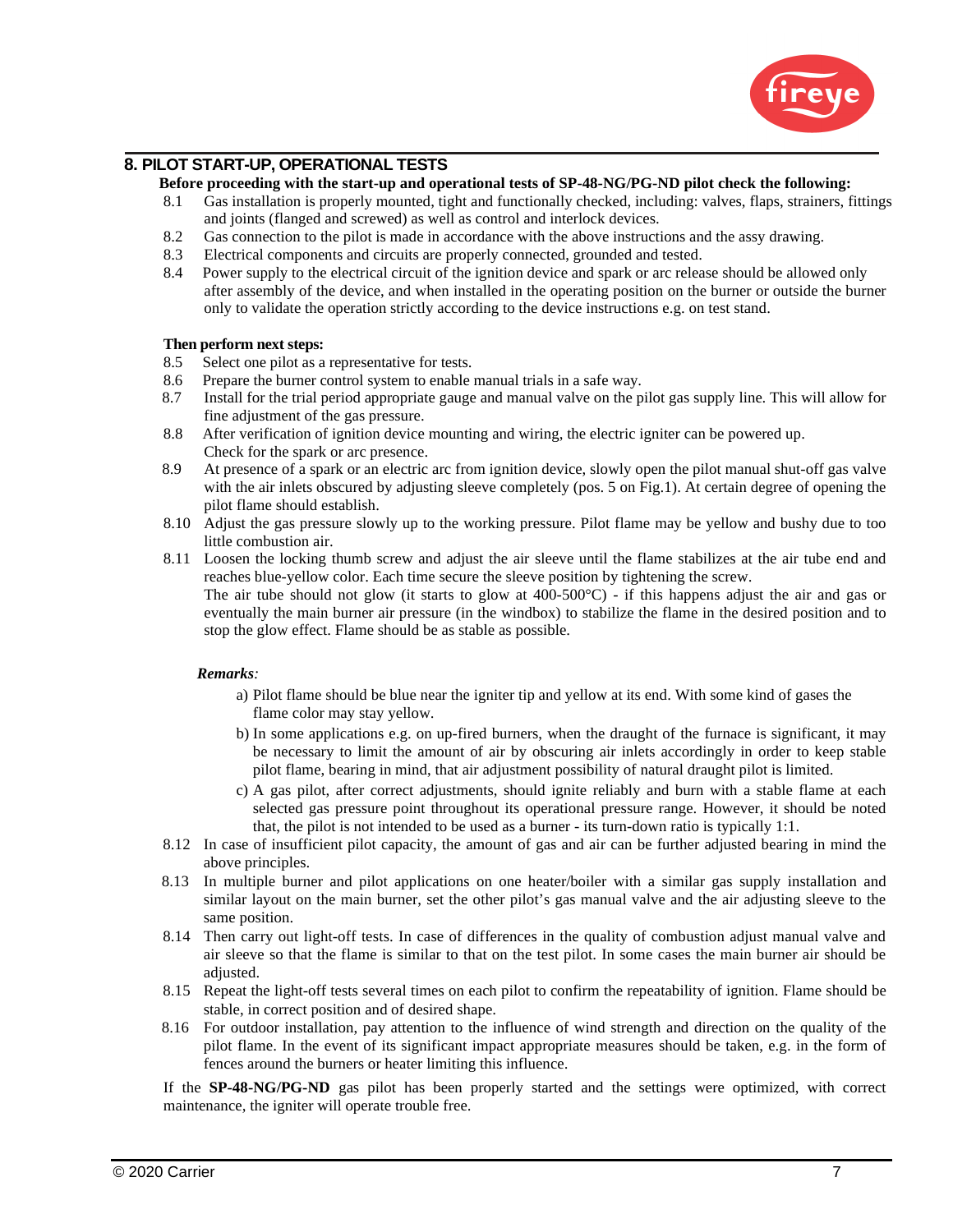

#### **9. OPERATION**

After installing and completion of pilot start up and tests **SP-48-NG/PG-ND** is ready for operation.

**General description of activities performed by the burner/boiler control system or manually by operator:** 

- 9.1 Preparation the furnace/boiler for firing up.
- 9.2 Opening of air to the burner and pilot.
- 9.3 Preparation of gas installation for operation.
- 9.4 Setting the gas pressure at the right level.
- 9.5 Starting of pilot trial for ignition sequence performed by the controller or in some cases by the operator:
	- a) The correct setting of the main burner combustion air,
	- b) Checking the interlock conditions before firing up,
	- c) Providing power to the ignition source,
	- d) Optionally, carrying out the gas line leakage test,
	- e) Closing the purge valves and opening of gas shut off valves,
	- f) The ignition should take place within the time specified by the standards, which should be confirmed by the relay output of the flame detector,
	- g) Electrical igniter power off after confirming the presence of the pilot flame, closing the pilot shut off valves (in case of continuous pilot operation they stay open),
	- h) In case of the absence of the flame after trial for ignition the valves are closed and electrical igniter is switched off,
	- i) Eventual repeating of trial for ignition sequence (depends on the application). Details of sequence, timing is dependent on application and applicable standards.

In the case of the manually controlled gas pilot the operator has to close the gas supply to the pilot by himself at the right time if the flame is not detected.

#### **10. SERVICE, MAINTENANCE AND REPAIRS**

To remove the pilot for inspection or repair the gas and electrical supply has to be shut off first. Check that the gas shut off valve is closed and that the power for ignition device is disconnected.

## **WARNING**: **DO NOT PERFORM ANY MODIFICATIONS TO THIS EQUIPMENT AND NEVER USE UNAUTHORIZED SPARE PARTS AS THIS WOULD RESULT IN A BREACH OF THE ATEX CERTIFICATES CONDITIONS AND COULD PROVE HAZARDOUS TO YOUR HEALTH AND LIFE !**

**WARNING:** WHEN THE HEATER/BOILER IS IN OPERATION, DURING SERVICE WORKS ON BURNER INSTALLATION, ALWAYS USE PROTECTIVE CLOTHING, GLOVES AND GOGGLES!

**REMARK:** EVERY 12 MONTHS MAKE AN INSPECTION OF AIR TUBE. IF YOU SEE ANY TRACES OF EXCESSIVE TEMPERATURE DURING OPERATION, INCREASE THE COOLING-COMBUSTION AIR FLOW OR RETRACT THE GAS PILOT A LITTLE FROM THE COMBUSTION CHAMBER. IF INCREASING THE AMOUNT OF AIR, REMEMBER THAT IT MAY IMPACT THE FLAME QUALITY.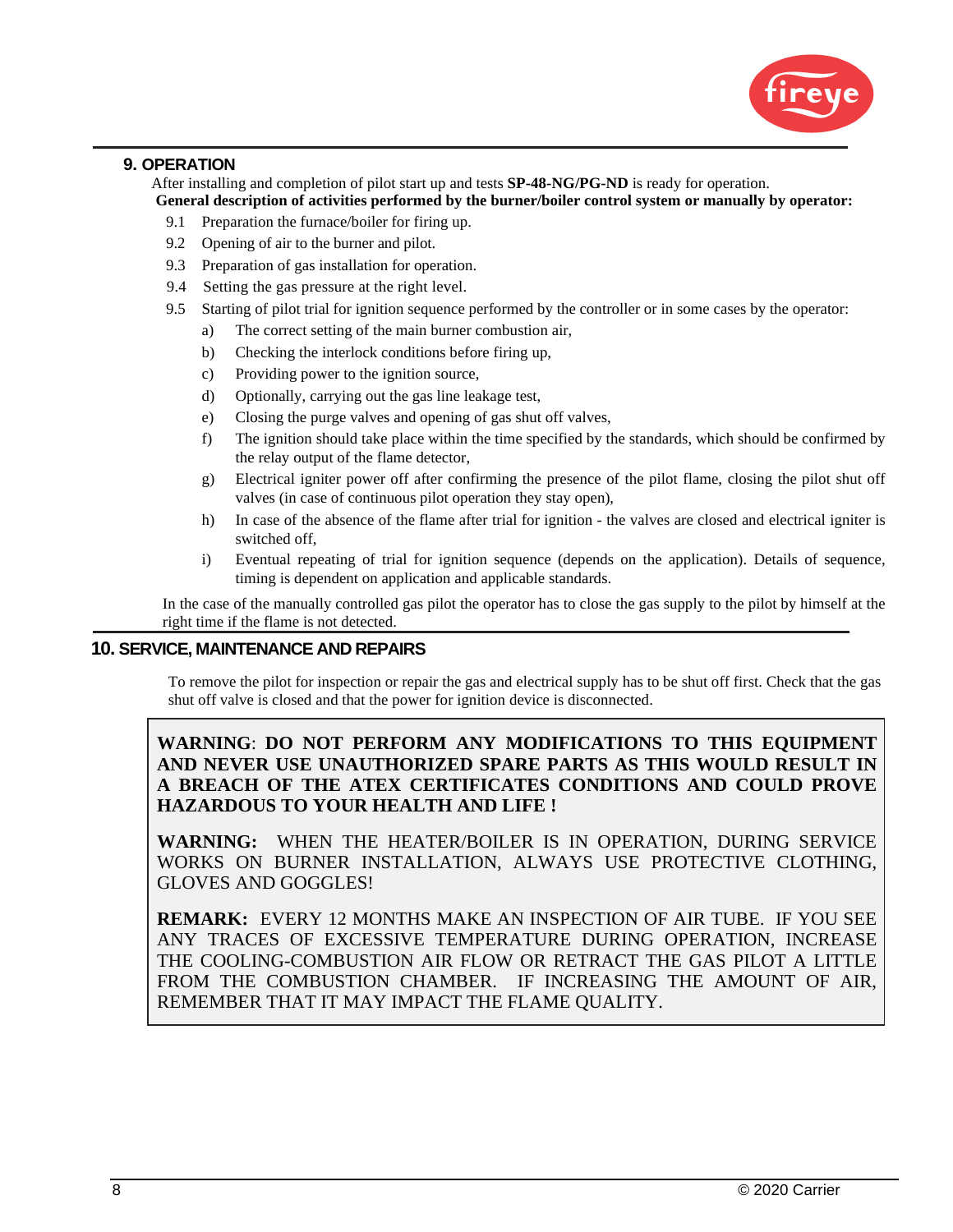

#### **10.1 INSPECTION AND MAINTENANCE**

Pilot **SP-48-ND** because of simple design does not require complicated maintenance procedures. **Checking and cleaning of air and gas tubes:** 

- a) Close the manual gas valve and disconnect the pilot gas line.
- b) Disconnect the ignition rod electric supply cable.
- c) Unscrew the mounting ring.
- d) Loose the adjusting sleeve locking thumb screw as it may block the stabilizer plate during slide out. Then carefully slide out the gas part assembly from the air tube.
- e) Check the ignition rod at least every 12 months. For checking and standard service do not remove the rod from the gas part. Follow the igniter User's Manual. Pull out the electrical igniter only if it is absolutely necessary e.g. when rod is worn or damaged and has to be repaired or replaced. Before that, loose the ignition rod holding gland and then follow p. 7.2. Unscrew the rod tip before pulling out rod from the gas part and holding gland for easier slide without any jamming.
- f) Check and clean the bleed and main gas orifices. For cleaning use a soft copper wire.
- g) To remove heavy dirt use a soft wire brush e.g. copper wire brush.
- h) Blow compressed air through the whole gas part assembly.
- i) To check the air tube condition loose the mounting tube clamp assembly screws and pull out air tube. Check for overheating traces and clean it.
- j) Assemble all the elements back to obtain the original configuration.

#### **Checking of ignition device:**

k) Check the complete ignition device at least every 12 months. Follow instructions in its User's Manual.

#### **10.2 TROUBLESHOOTING**

#### **If the gas pilot does not operate correctly check the following:**

- a) All manual gas valves on gas supply line were open and there is gas available.
- b) All valves in the supply line are functioning properly.
- c) The preset gas pressure is correct.
- d) Is there a significant influence of external conditions on the amount of air supplied to the pilot.
- e) Gas supply lines are clear check strainers.
- f) Gas orifice in orifice nipple is clear.
- g) Electric ignition device is working properly and its rod is correctly positioned in gas part assembly. If it is not working properly - follow the ignition device manual.

#### h) The power parameters for ignition device are correct.

#### **If the gas lights but the flame is unstable, or goes out when main burner goes into operation, check that:**

- i) The gas pressure does not drop during pilot light-off (trial for ignition).
- j) There is no significant interference of the air flow around the pilot.
- k) The air from the main burner does not blow off the pilot flame or does not move it out of the field of view of the flame scanner (if applied).
- l) Flame safeguard system works correctly and the flame is not obscured.

Improper operation of the whole installation requires the detailed checking of the power line and all components, including any temporary use of override switches or jumpers.

Be aware of all connections to be later restored to normal state, to allow safe operation.

#### **11. SPARE PARTS, WARRANTY CONDITIONS**

11.1 For start-up and warranty period it's recommended to order following spare parts in quantity as below:

- a set of loose parts used on both sizes on pilots: **SP-32** and **SP-48** (see Fig. 5) one for 4 pilots
- complete orifice-stabilizer assembly for **SP-48-ND** pilot, including: one for 4 pilots main orifice nipple with gas tube, bleed orifice, stabilizer, divider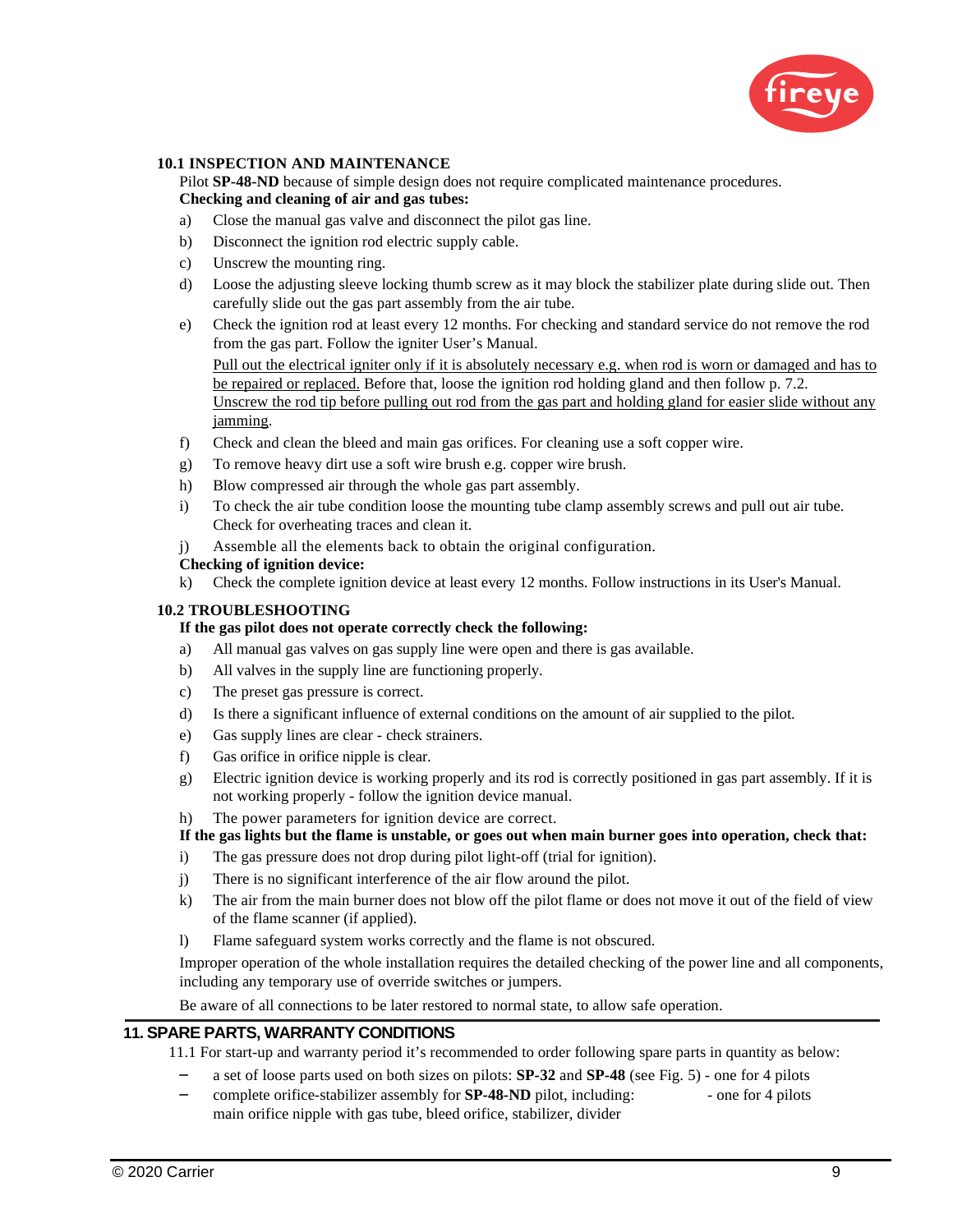

- 11.2 In case of air tube wear or damage:
	- $-$  if air tube has to be replaced order a replacement air tube (without mounting ring) of length "L" prices on request only,
	- if just the end of air tube is eroded cut 200 mm of the tube tip, order and weld spare part P/N **SP-48-END**  - replacement air tube end, length 200 mm, SS310/330.

List of pilot spare parts Part Numbers is in Table 2.

11.3 **The warranty (see page 16) covers delivered devices and materials under conditions of proper installation, start-up, operation and maintenance, it means the use in accordance with applicable instructions and manuals.** 

**This is particularly applicable to overheated parts i.e. working above their maximum operating temperature defined in Instruction Manual.** 

- 11.4 The defective device or part will be replaced or repaired at manufacturer's option. The warranty applies to and may be executed only on a failed device send to the manufacturer warehouse for examination or warranty repair.
- 11.5 The manufacturer does not accept liability for damage to persons or property resulting from:
	- mechanical damages,
	- improper installation, operation, maintenance of igniter contrary to the instructions in the user manual,
	- unauthorized igniter modifications or repairs made by unauthorized personnel,
	- use of components or spare parts other than original.
- 11.6 During the guarantee period any repairs must be carried out by the manufacturer service department, or the user, upon the service's notification and consent.
- 11.7 Replacement of the consumables can be user-performed only after expiration of the guarantee.

#### **FIGURE 5. Loose Spare Parts set for SP-32 and SP-48 pilots**

Loose Spare Parts set includes:

- 1 rod gland <sup>1</sup> /2" NPT (for **SP-32** and **SP-48**) 1 pc
- 2 gasket OD 25x5 (for **SP-32**) 1 pc
- 3 O ring 46x3 (for **SP-48**) 1 pc
- 4 thumb screw M4 with snap ring (for **SP-32-ND** and **SP-48-ND**) – 1 pc



#### **12. STORAGE**

**SP-48** gas pilot should be stored in a clean, dry environment and in its original packaging if possible.

In case of long length pilots always keep it in a horizontal position by supporting both ends and in the middle. It should also be protected from contamination using caps on gas and air inlet and pilot outlet and covering it with foil.

Storage over 30 days: relative humidity of no more than 85%, temperature below 50°C.

**NOTICE**: THE MANUFACTURER RESERVES THE RIGHT TO CARRY OUT MODIFICATIONS TO THE PRODUCT DESCRIBED IN THIS INSTRUCTION MANUAL AT ANY TIME AND WITHOUT ANY ADVANCE NOTICE.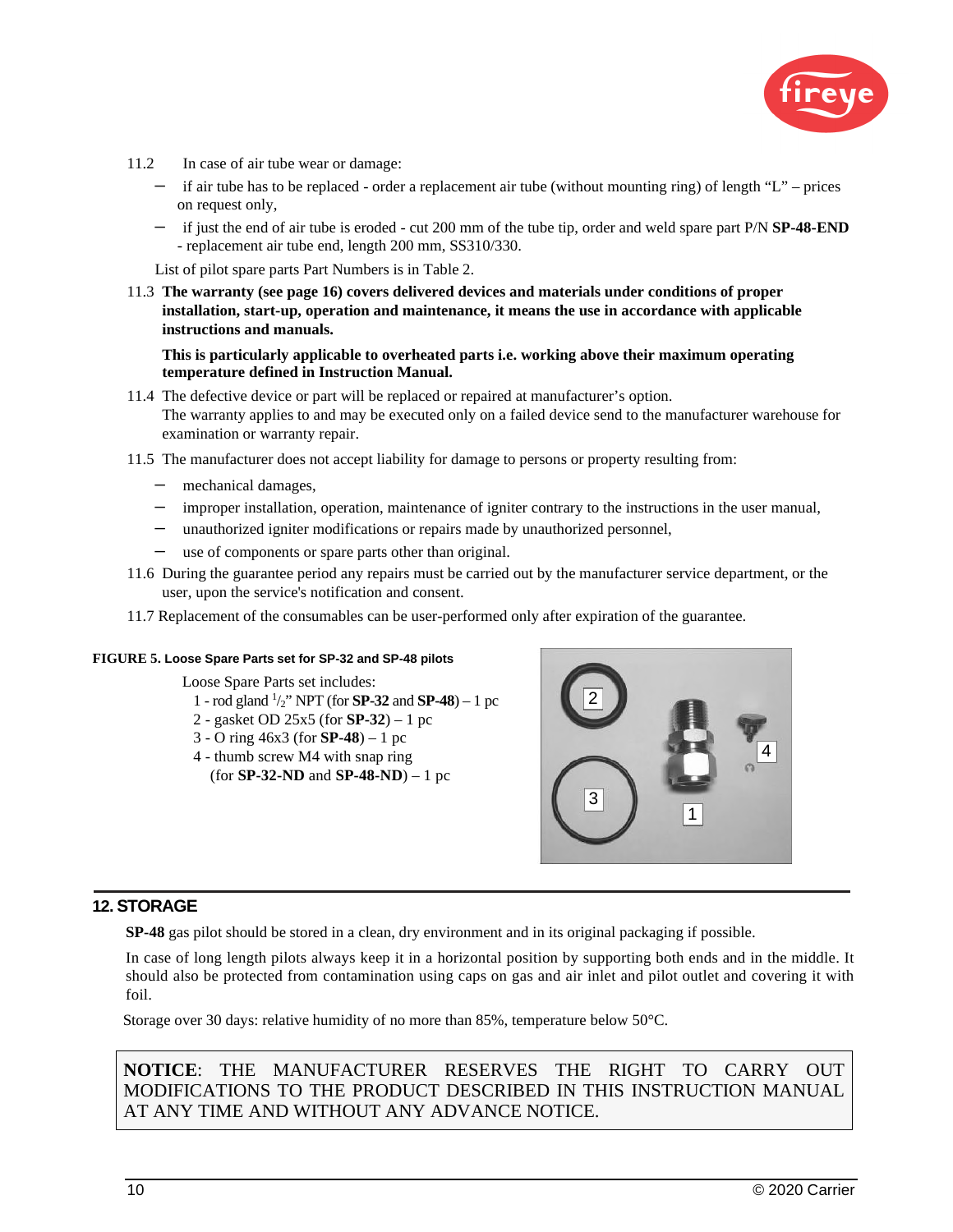

#### **13. ORDERING INFORMATION**

#### **Before ordering, please provide the data as in Appendix 3.**

The Table 1 below shows examples of the Part Numbers of length "L" every 0.5 metre and the fuel options of Natural Gas or Propane Gas/LPG in typical capacity ranges as in Appendix 1.

*Pilots can be ordered in size increments of 0.1 metre lengths, from 0.5 to 2.0 metres.* 

#### **Part Number coding examples:**

#### **SP-48-NG-ND-1.5** or **SP-48-PG-ND-1.5**

*which means:* **SureFire IITM Pilot** - **48** mm OD - Natural Gas (**NG**) or Propane Gas/LPG (**PG**) - Natural Draught (**ND**) - **1.5** metre insertion length.

#### Table 1: SureFire II<sub>TM</sub> Natural Draught Pilot selection Table, showing only the 0.5 metre intervals, 0.1 metre **intervals may be ordered (See Price List).**

*REMARK: Select required kind of fuel. Select Electrical Igniter rod and power pack separately.* 

| Part No            | <b>Description</b>                                                                                          |
|--------------------|-------------------------------------------------------------------------------------------------------------|
| SP-48-NG/PG-ND-0.5 | SureFire II <sub>TM</sub> Pilot, 48 mm OD, Nat. Gas or Propane Gas, Natural Draught, 0.5 m Insertion length |
| SP-48-NG/PG-ND-1.0 | SureFire II <sub>TM</sub> Pilot, 48 mm OD, Nat. Gas or Propane Gas, Natural Draught, 1.0 m insertion length |
| SP-48-NG/PG-ND-1.5 | SureFire II <sub>TM</sub> Pilot, 48 mm OD, Nat. Gas or Propane Gas, Natural Draught, 1.5 m insertion length |
| SP-48-NG/PG-ND-2.0 | SureFire II <sub>TM</sub> Pilot, 48 mm OD, Nat. Gas or Propane Gas, Natural Draught, 2.0 m insertion length |

The Table 2 below shows Part Numbers of gas igniter mounting tubes and spare parts.

#### **Table 2: SureFire IITM Pilot Mounting Tubes &Spare Parts**

| Part No                | <b>Description</b>                                                                                      |
|------------------------|---------------------------------------------------------------------------------------------------------|
| SP-48-MTF              | Mounting Tube Flanged, flange OD 80, length 120mm                                                       |
| <b>SP-48-MTW-150</b>   | Mounting Tube for Welding, length 150 mm                                                                |
| <b>SP-48-MTW-600</b>   | Mounting Tube for Welding, length 600 mm                                                                |
| <b>SP-32/48-LS-SET</b> | Loose Spare Parts set for SP32 and SP-48 pilots *                                                       |
| SP-48-ND-STOR          | Orifice-stabilizer assy: stabilizer, divider, main gas orifice w. gas tube, bleed orifice, for SP-48-ND |
| SP-48-END              | Air tube end with inlets, 200 mm long, SS310, for SP-48-ND and SP-48-FD                                 |

#### **Special Pilots:**

**Not all applications can be easily coded to cover every requirement. In order to provide for these, there is a supplementary Part Numbering system. It is used in case of applications that require:** 

- **other Natural gas or Propane gas capacity ranges than standard like in p. 5,**
- **other Fuel gas than specified above see Remarks in Appendix 3,**
- **other pilot construction needed.**

**In such case please provide the data as in Table in Appendix 3, especially the gas composition. It is required for the proper selection of materials used for pilot construction and feasibility of operation checking.** 

**Part Number in such case is SP-48-ZYY-N-xxx where:** 

- "**Z**" is capacity range e.g. **S**-small, **M**-medium, **L**-large or possibly others,
- "**YY**" is the specific **Project Number** given by Fireye after analyzing the Proposal Data Sheet,
- "**N**" is **Natural draught**,
- "**xxx**" is the length **L**.

#### *REMARKS: Fireye will provide a special price for the pilot after Proposal Data Sheet analysis. Fireye may refuse to execute of an order if considered as impossible to complete.*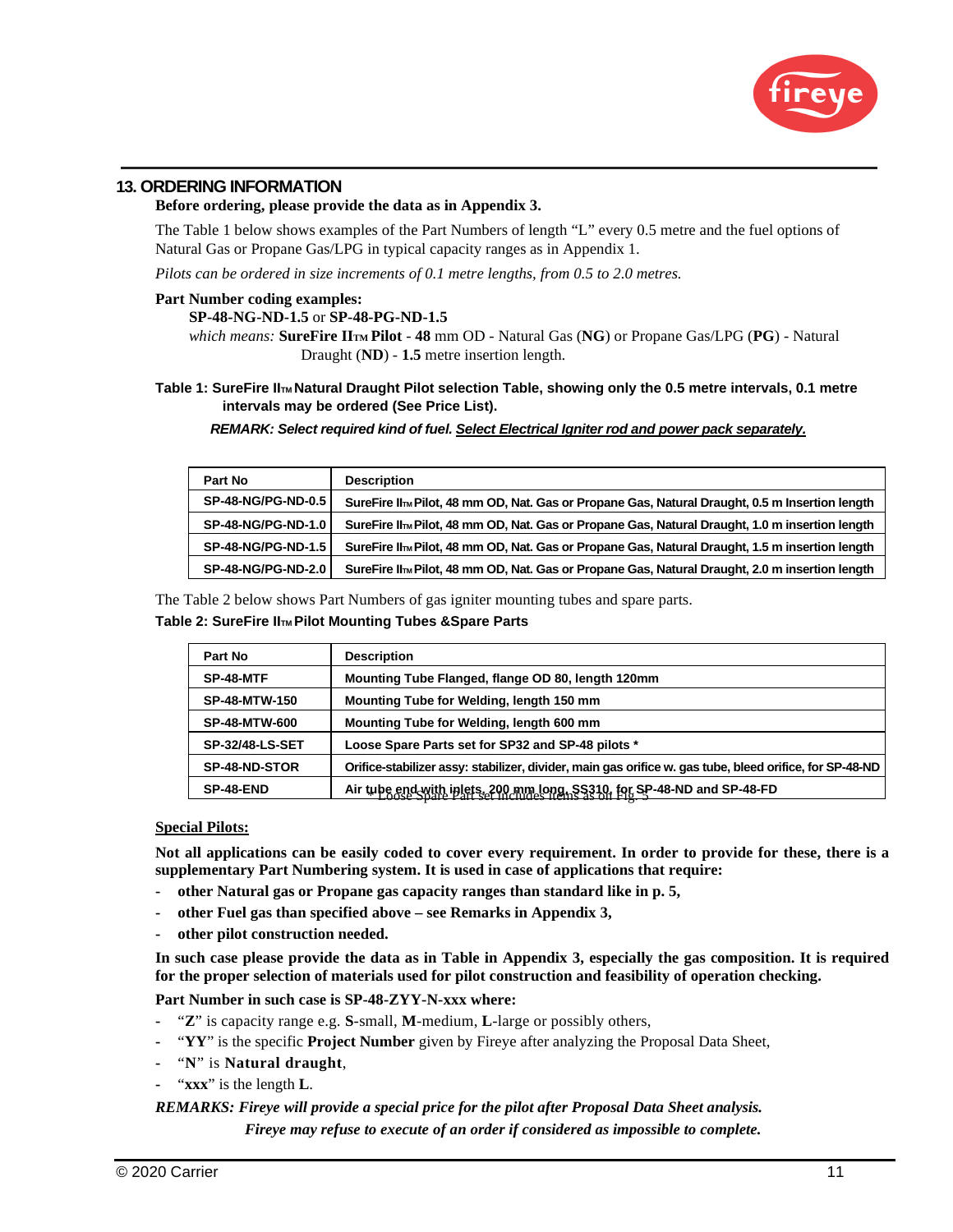



The Pilot capacity vs. gas pressure graphs – standard version



## **Remark: The real measured capacity may differ by ± 5% depending on a particular pilot and measurement conditions**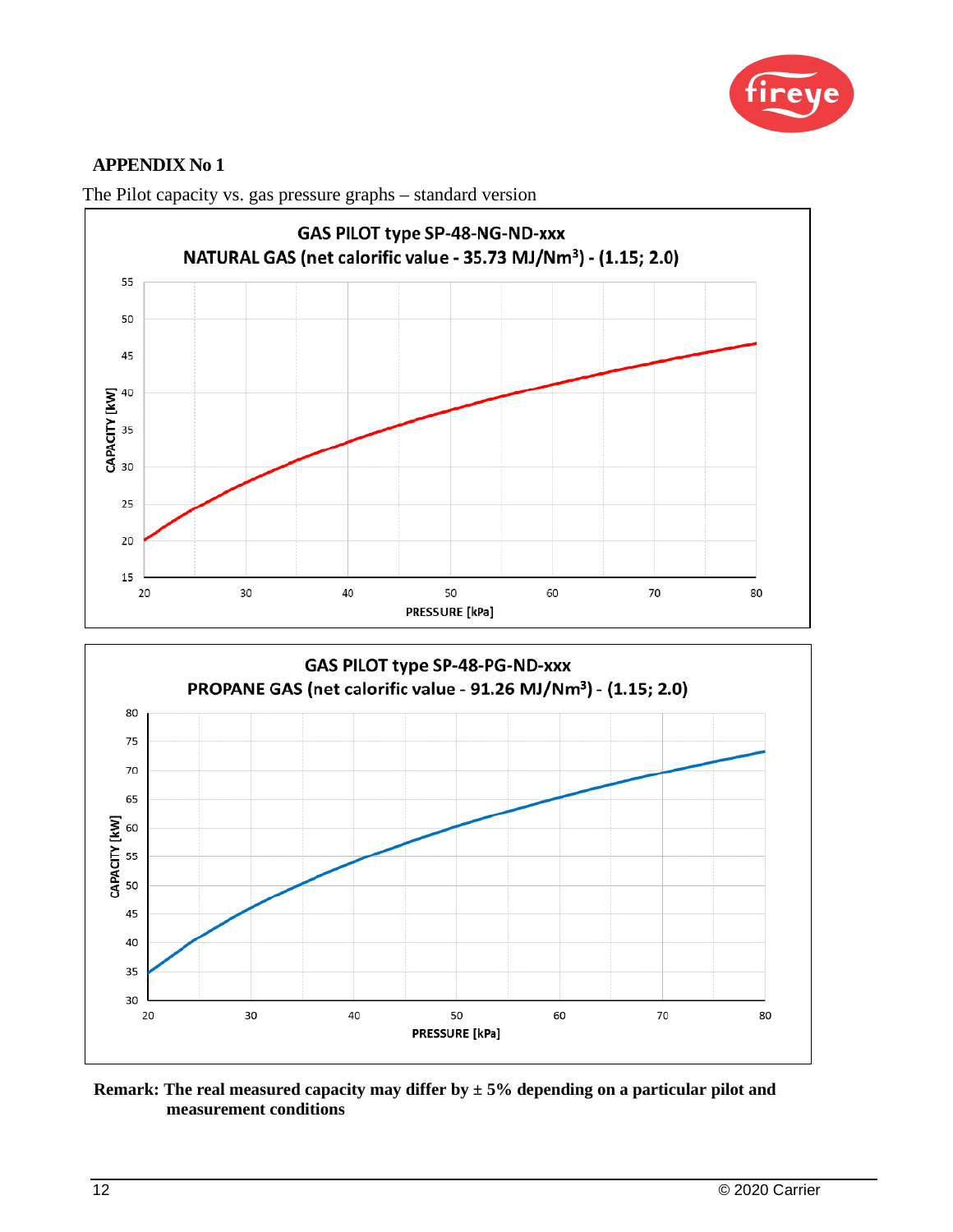

#### **Proper position of the SureFire IITM SP-32 and SP-48 Pilots on burners**



Appendix shows a sample of typical positions of gas pilots on two types of burners.

**Fig. A** Typical for power & utility boilers, industrial heaters - shows position of **SP-32** and **SP-48** Gas Igniter operating as an intermittent (light-off) on a sample single gun main burner, oil or gas fired, vertical or horizontal mounting.

The pilot air tube tip can reach the swirler or can be placed before it. Pilot tip cannot extend beyond the swirler plane.

**Fig. B** Typical for refinery, petrochem and industrial heaters - shows position of **SP-32** and **SP-48** Gas Igniter operating as a continuous pilot on a sample main burner, with gas spuds and central oil or gas gun, vertical mounting.

The pilot air tube tip can be mounted in the throat or in the swirler. Pilot tip cannot extend beyond the heater lining or swirler plane and has to be at least 150 mm away from the main burner nozzle flame.

## **WARNING: PILOT TIP CANNOT BE MOUNTED IN MAIN BURNER FLAME. THE DISTANCE SHOULD BE AT LEAST 150 MM FROM THE FUEL CONE. PILOT TIP CANNOT EXTEND BEYOND THE HEATER LINING OR BURNER THROAT.**

## **WARNING: IN CASE OF ANY DOUBTS CONCERNING THE PILOT POSITION ON BURNER, CONSULT PILOT AND MAIN BURNER MANUFACTURERS.**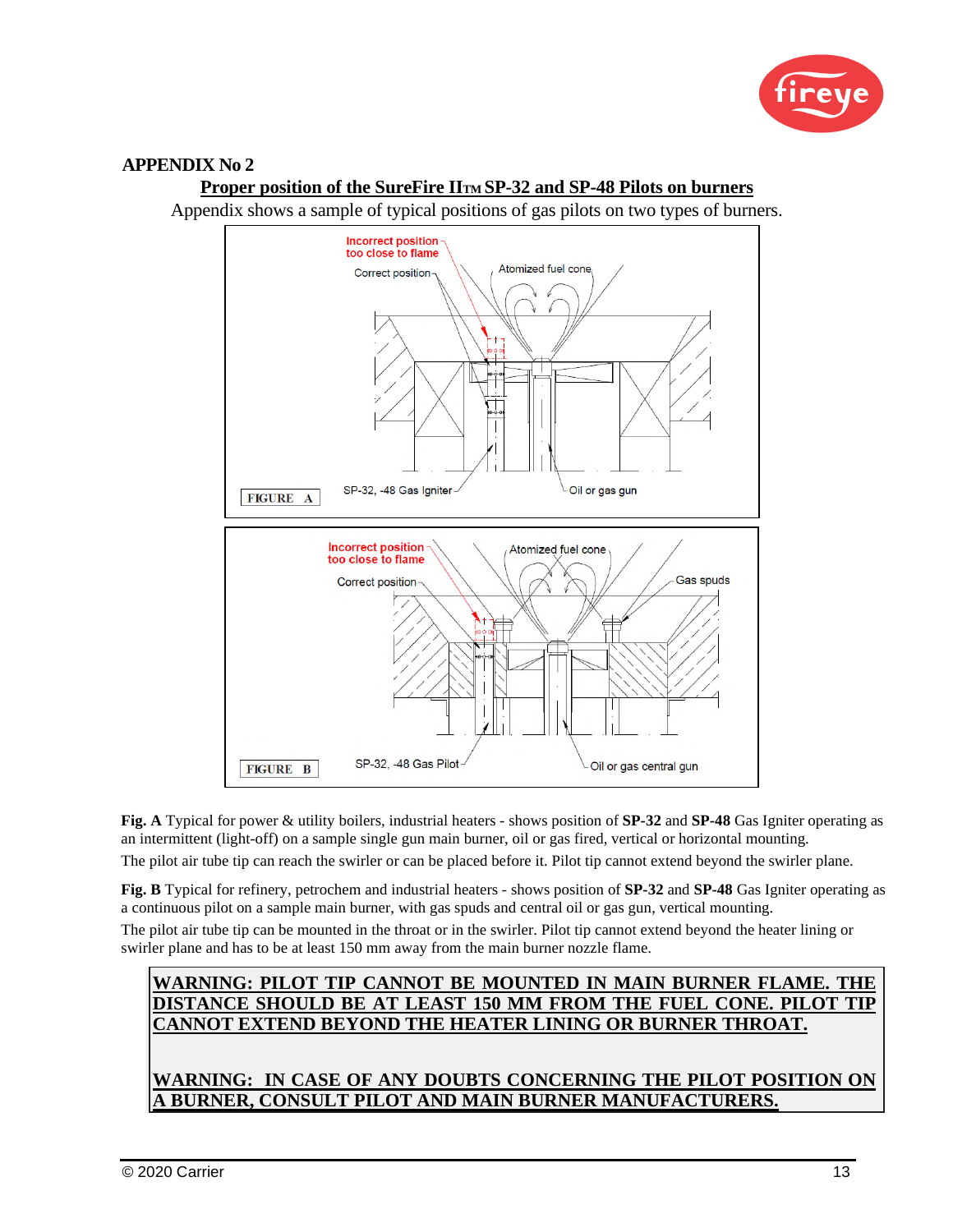

## Proposal Data Sheet

## **SureFire IITM Pilot** - Natural Draught Gas Pilot Type **SP-48-NG/PG-ND-xxx**

Please provide the following data before placing the Order for gas pilot:

| $\overline{1}$ . | <b>Information about End User</b>                                                                            |  |  |                                              |                       |  |
|------------------|--------------------------------------------------------------------------------------------------------------|--|--|----------------------------------------------|-----------------------|--|
|                  | - Plant Name:                                                                                                |  |  |                                              |                       |  |
|                  | Owner:                                                                                                       |  |  |                                              |                       |  |
|                  | - Country:                                                                                                   |  |  |                                              |                       |  |
|                  | - Localization (address):                                                                                    |  |  |                                              |                       |  |
| $\overline{2}$ . | Gas pilot mode of operation:<br>(check the proper box)                                                       |  |  | intermittent light-off<br>- continuous pilot |                       |  |
| 3.               | Insertion length "L":<br>(see Fig. $1)$                                                                      |  |  |                                              | [m]                   |  |
| 4.               | Fuel gas for pilot:                                                                                          |  |  |                                              |                       |  |
|                  | - Natural Gas, Propane Gas, other Fuel Gas:<br>(check the proper box)                                        |  |  | <b>NG</b><br>PG                              | FG                    |  |
|                  | $-$ if other Fuel Gas – specify the type of gas:<br>enclose gas composition sheet following<br>Remarks below |  |  |                                              |                       |  |
| 5.               | <b>Gas net calorific value:</b>                                                                              |  |  |                                              | [MJ/Nm <sup>3</sup> ] |  |
| 6.               | <b>Required pilot heat input (capacity)</b><br>at pressure:                                                  |  |  |                                              | [kW]<br>at [kPa]      |  |
| 7.               | Gas pressure range available for pilot:                                                                      |  |  |                                              | [kPa]                 |  |
| 8.               | Main burner nominal (or max.)<br>capacity: capacity of burner to be lit                                      |  |  |                                              | [kW]                  |  |

**Remarks: The reasons why the gas composition information is so important in case of other Fuel gases used:** 

- **1. Use of other Fuel Gases like: coke oven gas, blast furnace gas, biogas and especially refinery gas (Refinery Off Gas) needs additional engineering and testing because their gas compositions and calorific values are different than these of NG, PG and LPG taken for gas pilot design. Moreover they can vary considerably from one plant to another and also change a lot over time.**
- **2. Refinery Off Gas (ROG):** is a mixture of gases generated during the processing of crude oil in the refinery. Such recovery gases have common components such as hydrogen, methane, ethane, butane, propane and ethylene and are used as a fuel to produce energy to run the refinery processes.

An ROG contains many additional components such as oxygen, ammonia, nitriles, acetylenes, heavy sulfur compounds, butadiene, chlorides, arsenic, mercury, vanadium and water, in addition to the acid gases H2S, CO2, and COS. Many of them are harmful to the environment.

**High contents of H2 - over 50%, presence of H2S or vanadium can cause significant problems during combustion, especially high temperature corrosion of pilot, igniter and combustion chamber metal parts.** 

**3. For this reason, every pilot's application where such Fuel gas is used requires careful analysis of the pilot construction and often functional tests on similar gases.**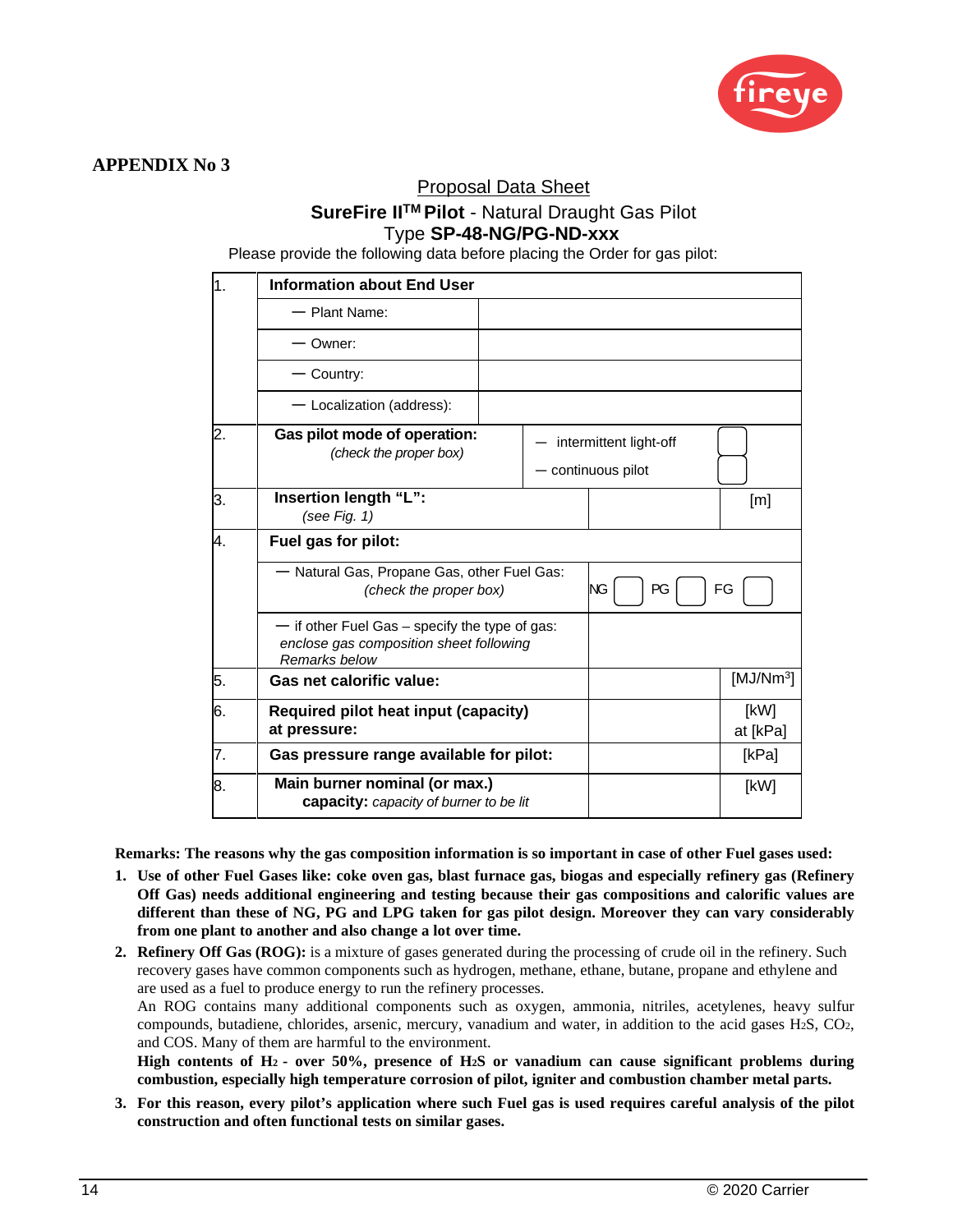

## UNIT CONVERSION TABLE

| Quantity         | <b>Metric Units</b>                           | <b>Imperial Units</b>                               |                            |  |
|------------------|-----------------------------------------------|-----------------------------------------------------|----------------------------|--|
| Length           | 1 millimetre [mm]                             | $x 0.003281 =$ foot [ft; ']                         | $x 0.03937 =$ inch [in; "] |  |
|                  | 1 metre [m]                                   | $x$ 3.281 = foot [ft; ']                            | $x$ 39.370 = inch [in; "]  |  |
| Volume           | 1 cubic metre $\lceil m^3 \rceil$             | x 35.315 = cubic foot $\lceil ft^3 \rceil$          |                            |  |
| Air flow rate    | 1 cubic metre/hour $\lceil m^3/h \rceil$      | $x 0.589$ = standard cubic foot/min [SCFM]          |                            |  |
| Weight           | 1 kilogram [kg]                               | $x 2.2046 =$ pound [lb]                             |                            |  |
| Pressure         | 1 kilopascal [kPa]                            | $x 6.895$ = pound square inch gauge [psig]          | $x 4.015 = inch H2O$       |  |
| Power (capacity) | 1 kilowatt [kW]                               | $x$ 293.1 = million BTU/hr [mmBTU/Hr]               |                            |  |
| Calorific value  | megajoule/cubic metre<br>[MJ/m <sup>3</sup> ] | x $26.839$ = BTU/ cubic foot [BTU/ft <sup>3</sup> ] |                            |  |
| Temperature      | Deg. Celsius [°C]                             | Formula: $°C x1.8 + 32 = Deg$ . Fahrenheit $[°F]$   |                            |  |